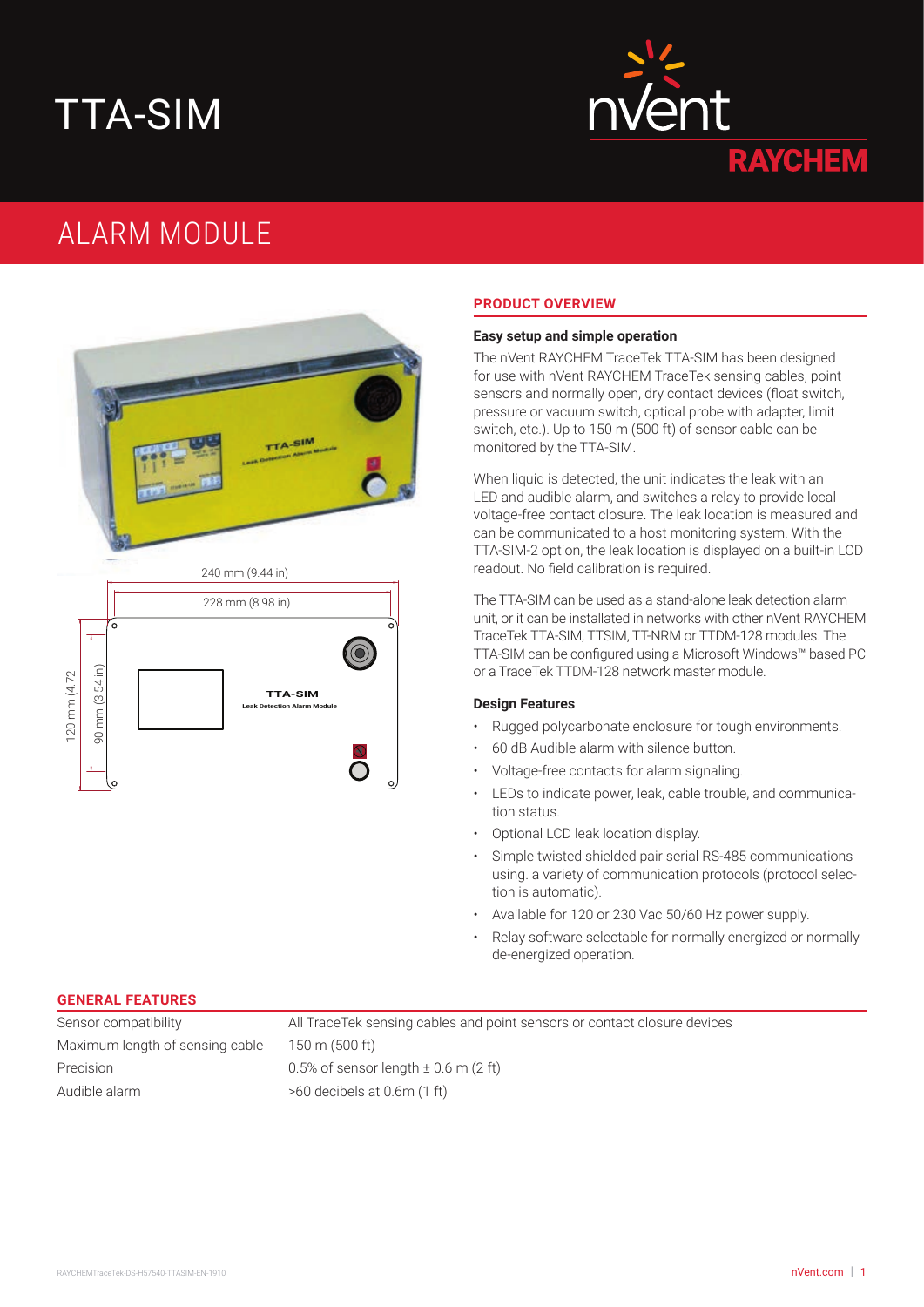| <b>ENVIRONMENTAL RATINGS</b>   |                                                                                                                                  |
|--------------------------------|----------------------------------------------------------------------------------------------------------------------------------|
| Storage temperature            | $-18^{\circ}$ C to 60 $^{\circ}$ C (0 $^{\circ}$ F to 140 $^{\circ}$ F)                                                          |
| Operating temperature          | 0°C to 50°C (32°F to 122°F)                                                                                                      |
| Enclosure integrity            | NEMA 1 / IP 20 (non-hazardous locations only)                                                                                    |
| Humidity                       | 5% to 95% non-condensing                                                                                                         |
| <b>POWER REQUIREMENTS</b>      |                                                                                                                                  |
| TTA-SIM-1A-120 & TTA-SIM-2-120 | 96 to 132 Vac, 50/60 Hz, 3 W                                                                                                     |
| TTA-SIM-1A-230 & TTA-SIM-2-230 | 216 to 253 Vac, 50/60 Hz, 3 W                                                                                                    |
| <b>ORDERING INFORMATION</b>    |                                                                                                                                  |
| <b>Catalog Number</b>          | <b>Description</b>                                                                                                               |
| <b>TTA-SIM-1A-120</b>          | 120 Vac TTA-SIM                                                                                                                  |
| <b>TTA-SIM-2-120</b>           | 120 Vac TTA-SIM with leak location display                                                                                       |
| <b>TTA-SIM-1A-230</b>          | 230 Vac TTA-SIM                                                                                                                  |
| TTA-SIM-2-230                  | 230 Vac TTA-SIM with leak location display                                                                                       |
| <b>SERIAL INTERFACE</b>        |                                                                                                                                  |
| Network configuration          | RS-485 two wire (twisted shielded pair) network, 9600 baud, addressable from 1 to 127                                            |
| Communication protocol         | Modbus, OptoMux <sup>™</sup> or Johnson Controls Metasys®                                                                        |
| <b>RELAY CONTACTS</b>          |                                                                                                                                  |
| Type                           | Form C (SPDT)                                                                                                                    |
| Action                         | Software selectable; normally energized or normally de-energized; alarm on leak only, or alarm<br>on either leak or sensor fault |
| Rating                         | 2 Amps maximum, 250 Vac or 30 Vdc                                                                                                |
| <b>APPLICATIONS</b>            |                                                                                                                                  |

Although the TTA-SIM module must be installed in a non-hazardous location, it may monitor intrinsically safe nVent RAYCHEM TraceTek sensors located in hazardous areas as shown below.



TraceTek sensors in Class I, Division 2, Groups A, B, C, D Hazardous Locations (Zone 2 in Europe).

If protected by an agency approved zener barrier, TraceTek sensors in Class I, Division 1, Groups A, B, C, D Hazardous Locations (Zones 0 and 1 in Europe). Contact nVent to select proper zener barrier.

**APPROVALS**